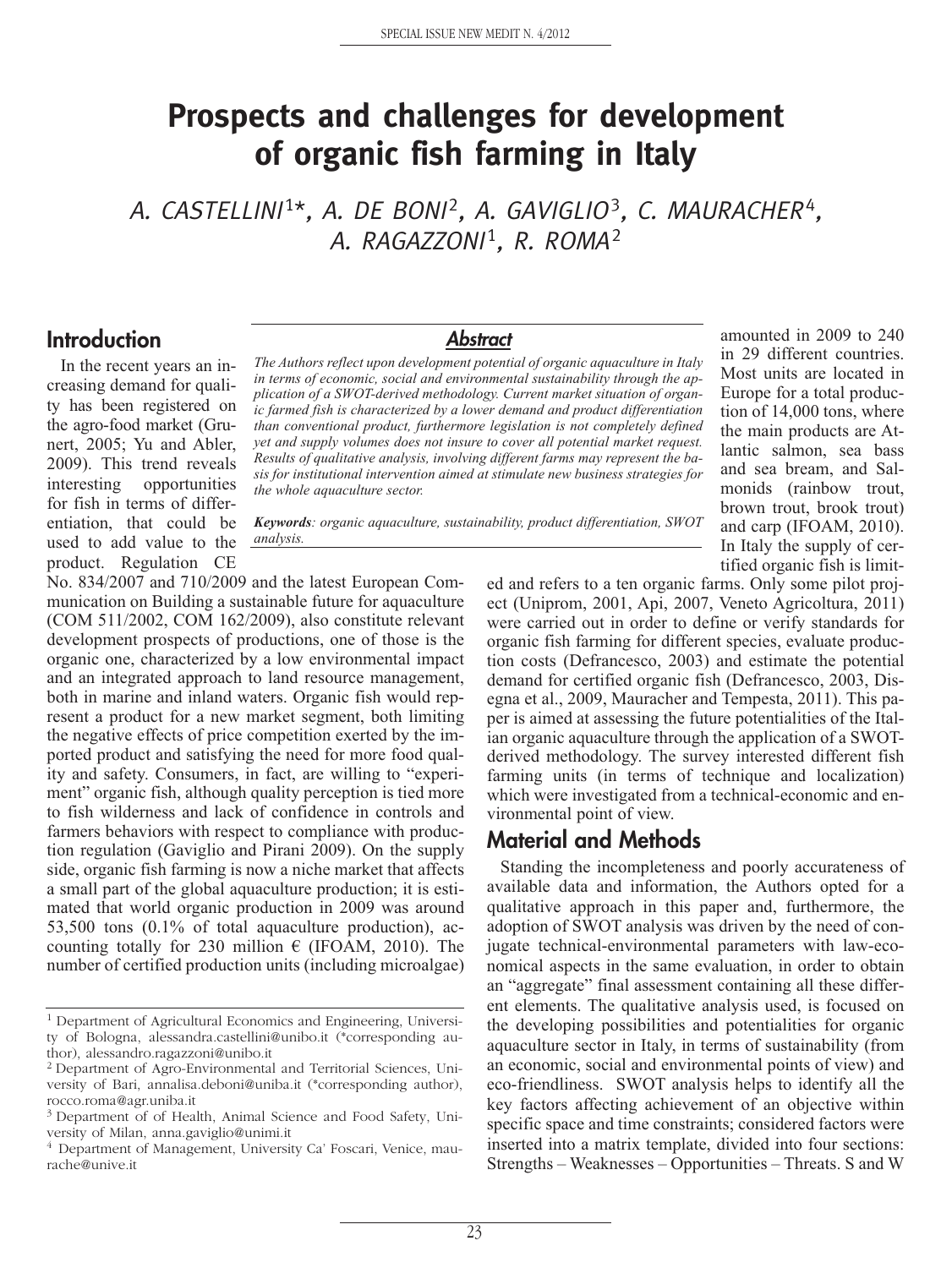are factors arising from the internal conditions of the business while O and T originate from the external environment. Matching the environmental T and O with the organization's W and S permit to identify a strategic link between the internal and external situation which could represent a fundamental starting point for the strategic management (of a firm/organization/sector) (Lu, 2010). SWOT analysis originated from efforts at Harvard Business School to analyse case studies (Panagiotou, 2003) in order to investigate organisational strategies in relation to their environment. During the '60s and '70s this method was developed as framework allowing the matching between firm's resources and its environment and for its usefulness in order to evaluate the companies' performances (A. Humphrey at Stanford University -http://www.tamplc.com/-, Learned et al. at Harvard University, 1965). Then, during the '80s, Weihrich make this method more popular and, according to the studies in the field of management and corporate planning, while Porter suggested the use of SWOT analysis for the strategic planning and strategic management in modern organizations (Lu, 2010). Since the '80s SWOT has been adopted in order to analyse alternative choices of public intervention and it is included in the evaluation methods of EU programmes (Storti, 2003). The Authors are aware that this methodology could appear more a poorly structured methodology than a rigorous method (Bezzi, 2005), in this survey the classical SWOT analysis is joined with a numerical translation of the collected opinions. This choice was oriented by the wishes to take advantage of SWOT analysis flexibility and adaptability in a phenomenon evaluation but in the meantime weighting the judgements, in order to obtain a number as final assessment, could increase the procedural accuracy. Channelling the qualitative opinions into numerical values (merit scale ranging from -5, high W/T to +5, high O/S; 0 meant there is no S, W, T or O) should allow a clearer and immediate comparison through all the items considered having an impact on the organic aquaculture development. The matrix was constructed with an order of 43 rows and 8 columns: parameters affecting organic aquaculture (specifically the organic farming or the environmentally friendly farming of European sea bass and gilthead bream) were inserted along the rows; the interviewed experts' judgements were fitted in the columns. A column at the end of the matrix registered the final average value for each parameter considered in the rows (as arithmetical mean of all the collected judgements) and a partial mean has been calculated for each experts' category. Parameters in the rows are classified according to the three typical level of sustainability (economic, environmental and social) for the sector and for two aspects of the external context; they belong to the eight macro-categories listed below:

*– Organization and Market [Economic issues]: 9 elements like inter-professional relations and concurrency of foreign products;*

- *Demand [Economic Issues]: 5 elements like status of the organic fish demand;*
- *Accounting and Profitability (of firms) [Economic issues]: 6 elements like profitability and EU funds availability;*
- *Human resources [Social issues]: 6 elements like employment increasing;*
- *Management [Social issues]: 1 elements, the managerial skills;*
- *– Environment [Environmental issues]: 7 elements (biodiversity decreasing, safeguard of marginal natural areas, …);*
- *Institutional framework [External context]: 4 elements like the availability of public funds for the organic chain and the political climate towards the organic products;*
- *Global context [External context]: 5 elements (Innovation and technological development, the evolution of regulations (i.e. new Reg. 710/2009), new CFP,…).*

The considered parameters listed in the rows derived partly from bibliography (Zanoli et al. 2007; Castellini et al., 2007) after an appropriate fitting to the aquacultural sector and partly from the EU documents (COM(2002) 511 final. A strategy for the sustainable development of European Aquaculture). Averaged out judgements for each macrocategory allowed drawing a picture about the organic aquaculture performances and capabilities under the different points of view considered in the survey. At the same time, the results could represent a base for institutional intervention in the sector or in order to develop entrepreneurial actions. The rating evaluation may be appropriately differentiated considering the economic, environmental and social elements; suggestions deriving from the external factors complete the strategy's framework. The interviewed experts belong to well-defined categories, chosen for their involvement in the activities: chain practitioners (farmers and traders), local institutions, producers' organizations (PP.OO.) and researchers and/or scholars of the sector. The Authors are aware that the use of a panel of experts for a qualitative analysis surely presents the criticism linked to the subjectivity of their judgments but, at the same time, it offers three interesting advantages (Gambelli, 2007): opinions' heterogeneity, the possibility to involve the direct concerned people and the opportunity to fill some potential informative gaps in terms of completeness (lack of data) and time series (incomplete historical data series or outworn information). The number of experts (nine, from different Italian Regions) was not homogeneous from one macro-category to another but considering the average value of the judgments, it could be asserted that the consistency did not affect the extent of the value.

### **Results**

The matrix, submitted to the respondents from each macro-category was analysed and the scores assigned, collected and processed for comparison against a common scale of value (Fig. 1). First of all it is to be stressed that aquaculture still resulted an experimental activity. Organic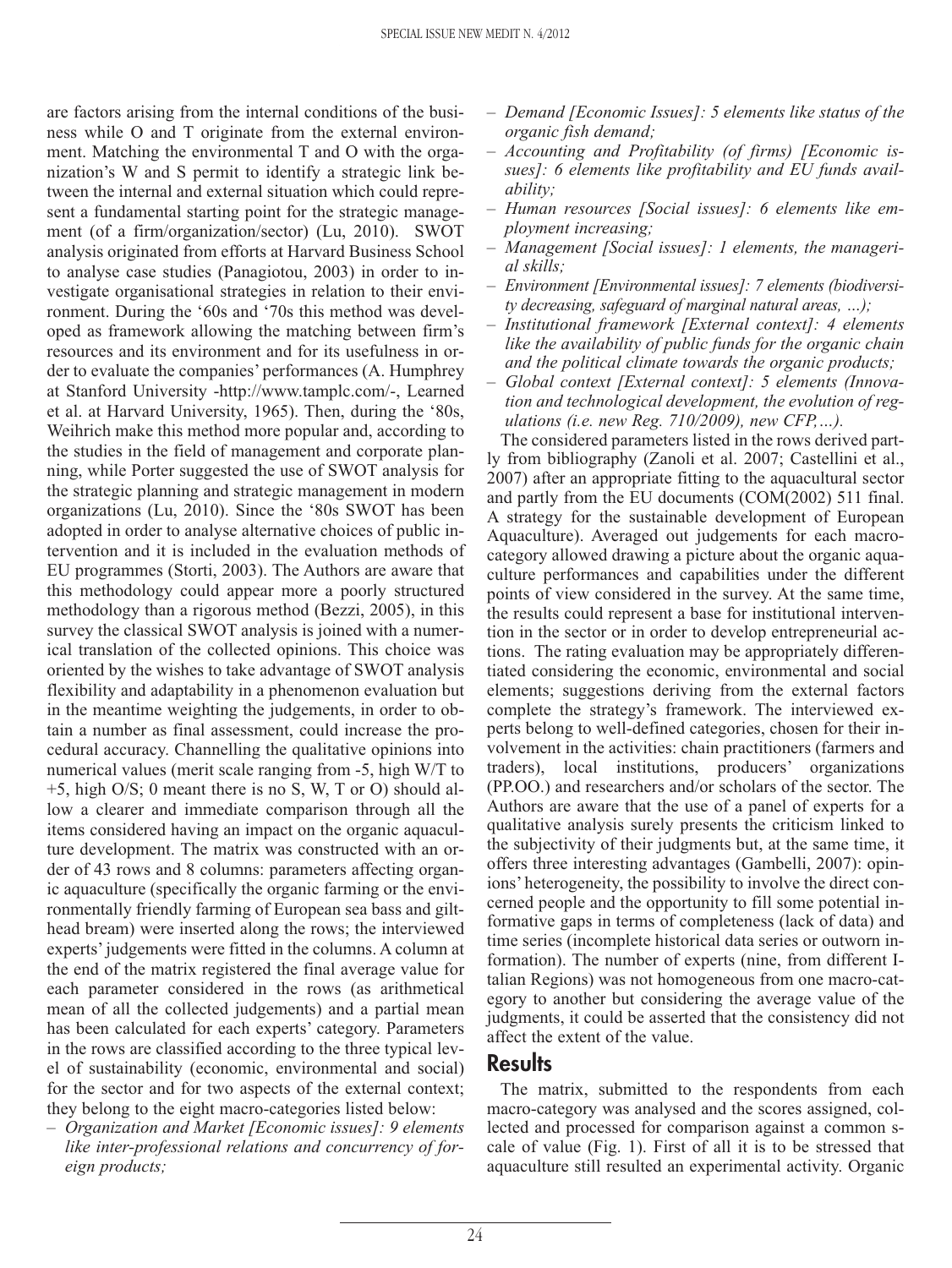aquaculture regulation had been completed only in 2009, even though for many years EU has been urging on an environmental friendly aquaculture management. So a widespread uncertainty was observed both according to organic aquaculture supply chain development and with regard to its regulation effectiveness. At the same time experts expressed a positive opinion on environmental impact, but their evaluations were quite subjective and not yet confirmed by any experimental data. According to the sector analysis and economic sustainability one of the most important strength factor, pointed out by interviewed experts, was pertinent to supply chain organization. Inside this macro-category, supply chain spread and product quality were defined very positive aspects. These strength factors resulted more important if they are considered in comparison to the same aspect in conventional supply chain and estimating a widening of the organic fish market. All interviewed expert categories agreed with defining overseas fish competition most relevant weakness aspect. Foreign products are often cheaper than Italian because of lower production and certification costs, so that their presence on home market reduce national firms' profitability. Promotion was considered another weakness key factor: customer's knowledge about organic fish products is inadequate because of ineffective marketing organization caused by an institutional and professional organizations lack of interest.



Speaking about **organization and market**, producers considered the local and national market low development as a strength allowing them to choose different selling channels, instead policy makers, judged the almost total selling by the mass channel as a weakness factor. The wholesalers didn't show interest in promoting the organic attribute, lowering the effect of any promotional action by institutions and producers. The mass channel behaviour was due to the difficult and expensive management of organic product needing a particular packaging and separated

places and not yet receiving a premium price by the consumers. Distribution in general resulted a weakness inside the macro-category related to the demand because it resulted unsuitable as for what is related to retail as at wholesale level. Furthermore, the **demand** can't be considered a strength because even if, overall, the fish products demand dynamics are positive, the supply of organic products is limited and its characteristics and distinctiveness are only partly known, unsupported by communication actions, and consequently, not much searched. With regards of economic sustainability a very important element is that the **profitability** for producers seems to differ greatly from a regional point of view. In fact, whereas exists a steady local market for seafood, a new product could be successfully introduced gaining high profitability; more difficulties are recorded where fish consumption is less widespread. However, there is a need for more in-depth research concerning the firms' accountability. Lastly, a point of weakness is still the lack of financing funds available. This is due to the bureaucratic complexity and the current lack of funding specifically dedicated to organic aquaculture at a local level. For what concerns **human resources and management**, professional qualification, managerial and technical assistance, are quite up to the demands of the new sector, also because the needs of organic aquaculture are not different from those of conventional farms thus can take advantage of existing skills. The analysis revealed a weakness both in the level of aggregation and organizational capacity of businesses but this is common also to the conventional producers. Interviewed's expressed scores on **environmental sustainability** reveals positive opinions. In fact, both pollution and the preservation of biodiversity are positively encouraged by organic farming techniques as required in EU Reg 710/09 for the mitigation of the farm's impact on the environment. Regarding the **institutional framework** it emerges the concern of operators towards constraints of current legislation, which involve higher production and marketing costs. Specifically, the great difficulties in selling the product are linked to standard regulations of packaging and presentation and to sales channels with organic certification. At the moment the political situation and lack of public funding are considered a threat by the operators, unlike regional government officials interviewed indicated their willingness to promote appropriate measures to support the sector. According to **global context**, the consumers satisfaction and its willingness to pay a premium price for organic products are not considered elements of competitive advantage. More worrying is the negative opinion with reference to effects of globalization and the current economic situation. The last two variables are particularly worrying because there are on the market qualitative lower products coming from foreign countries and a general tendency to decline in consumer spending. Entrepreneurs and politicians believe that additional benefits can be also derived from an evolution of the legislation, in particular in terms of clarity and easy adoption. For the new Common fisheries Policy, which imposes limits on fishing effort, it may provide positive effects on the competitiveness of farmed fish and,